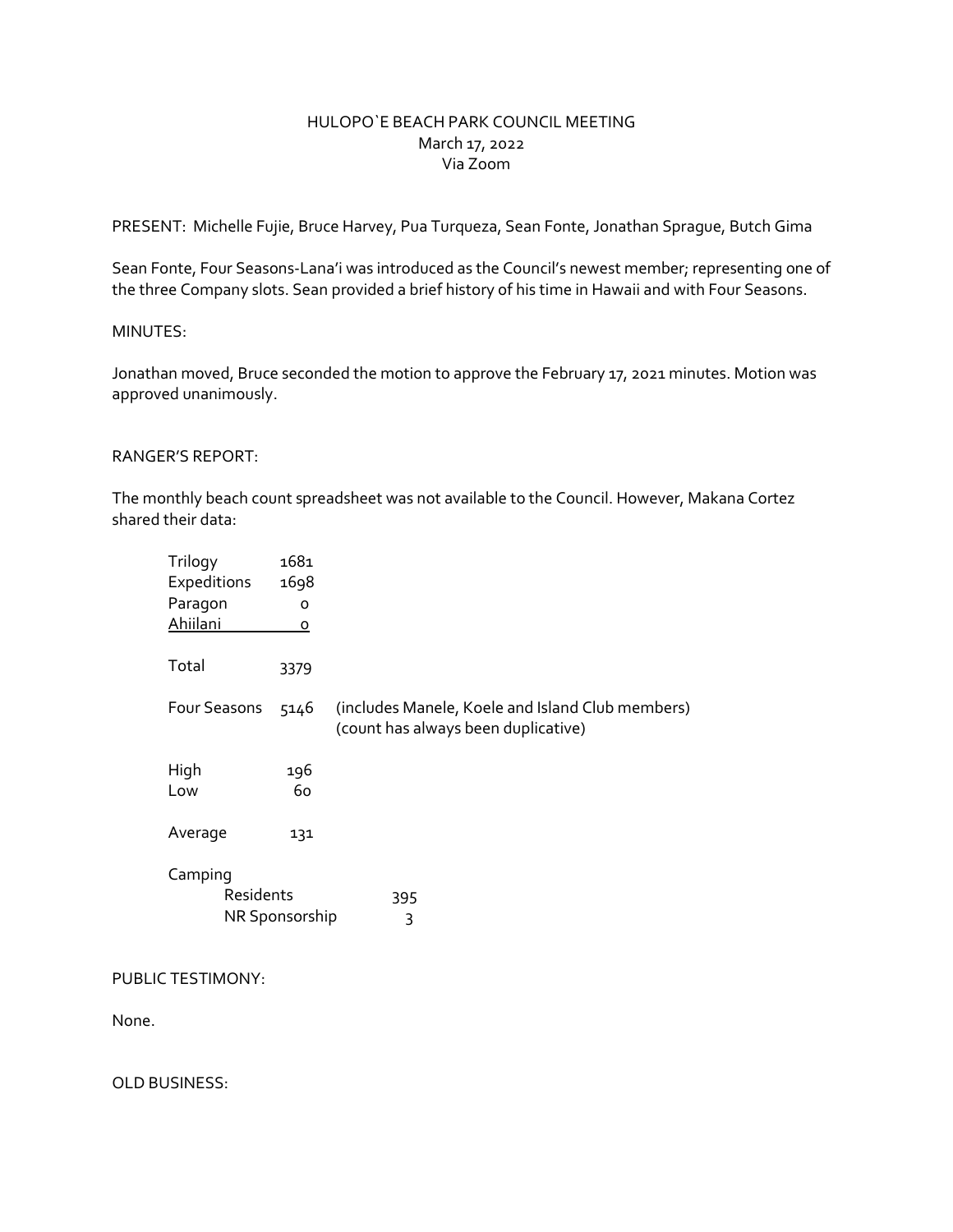A. Continued discussion on "Limiting non-resident access to Hulopo`e Beach Park"

### i. Update on Alternate Public Beach Access

There were no updates on Pulama Lanai's identification of an Alternate Public Beach Access. However, Jon stated that Pulama will identify an alternate route and for the HBPC to move forward on the proposal to "limit non-resident access to Hulopo`e Beach Park." As such the HBPC agreed another Council Session is warranted to continue fine tuning the proposal.

ii. Impact of County's lifting of travel, gathering restrictions -No discussions

### Public Testimony

None.

B. Resumption of in-person HBPC meetings

There were no objections to resuming in-person meetings. Butch will check with the County and the Senior Center for May's meeting.

Public Testimony

None.

### NEW BUSINESS:

1. Beach Park updates

a. Noemi reported a few instances of vandalism-TP'ing of walls and ceilings in the bathrooms. Pulama hesitates sharing these instances with the community and instead just wanted to share the info with the HBPC. Jon suggested posting on our Facebook page and/or Lāna'i Today.

b. Rangers are still understaffed so the last shift ends at 11:30p, and they often have only one Ranger on per shift. Rangers are advised to call MPD when necessary/ appropriate.

c. At least two cameras will be installed this week to hopefully deter vandalism.

d. Coconut trees will be trimmed 3/23 and 3/24 as well as removing a dead keawe tree on the Mauka side of the road leading up to the pond.

e. The refurbishing or replacement of the pond stairs bid came in high at \$100K.

f. Rangers had to flag off a hole between the pond and Shark Bay so no one would step into it and get hurt.